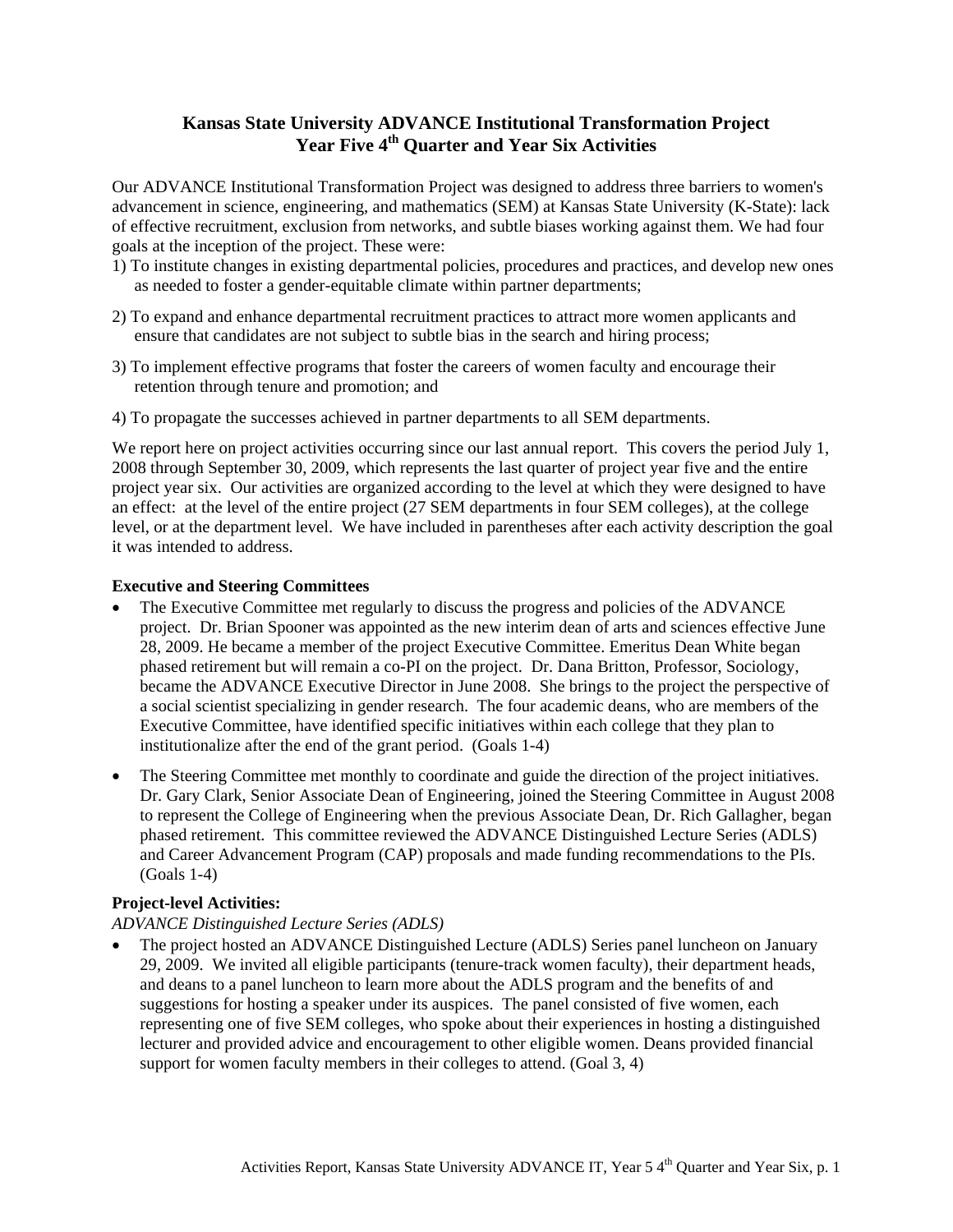x Distributed the ADVANCE Distinguished Lecture Series (ADLS) *Tips on Hosting a Speaker* brochure to new ADLS awardees. This brochure is available on the K-State ADVANCE website at the URL below. (Goal 4)

http://www.k-state.edu/advance/SeminarsEvents/Tips%20on%20Hosting%20a%20Speaker.pdf

• Calls for proposals were issued for the ADLS in Fall 2008 and in Spring 2009. The decision was made to maximize use of limited resources by limiting participation to tenure-track women faculty members for both calls. However, we continued the expanded scope of the project by including 11 additional departments in two other colleges. A total of 28 women received awards to host speakers in project year six. Another call for applications is due on October 12, 2009. Assessment of this program continues and recent results are reported in the Findings section. (Goal 3)

# *Career Advancement Program (CAP)*

• One call for proposals for the Career Advancement Program (CAP) for tenured women faculty members in SEM departments was issued in Fall 2008. Three awards were made; these projects are in progress. (Goal 3)

# *Equity Action Workshop*

• On October 20-21, 2008, we co-sponsored COACh workshops. 25 junior faculty, 19 senior faculty, and over 25 graduate students attended. The workshops featured professional skills development (negotiation, conflict resolution). (Goals 1, 2)

# *Websites*

- The guidelines, reporting forms, upcoming events, and resources for all K-State ADVANCE initiatives were maintained on the K-State ADVANCE website. (Goals 1-4)
- The Work/Life website created by ADVANCE was available to all SEM faculty and staff. (www.ksu.edu/worklife) (Goals 2-3)

# *Other Activities*

- Analyzed promotion and tenure documents. Reported outcomes to Executive and Steering Committees. (Goals 1, 3, and 4)
- Developed draft modified duties policy and presented to Deans' Council for review. The revised policy will be shared with department heads and presented to Faculty Senate for possible action. (Goal 1)
- A team of five SEM faculty members and ADVANCE staff attended "The New Norm of Faculty Flexibility" conference at Iowa State University on October 10-11, 2008. The group reported back to the Steering, Executive, and IAB Committees. (Goals 1-4)
- Britton further analyzed data and discussed the results from the university-wide climate survey, developed by the K-State ADVANCE Project and administered in April 2007. An Executive Summary was prepared and distributed campus-wide in August 2008, and results were reported at the 2009 WEPAN conference and shared with Deans and steering committee members. Analysis is ongoing (Goals 1-4).

# **College-level Activities:**

All four participating colleges continued to conduct specific programs to benefit or enhance the number of SEM women faculty in their colleges.

- Agriculture sponsored a sixth round of Professional Development awards. In this reporting period, 14 of these awards (ca. \$1,500 each) were made for travel and conference attendance, seed funding for research projects, and sabbatical leave. (Goal 3)
- Arts & Sciences sponsored a sixth round of Career Enhancement Opportunities (CEO) awards. In this reporting period, 11 of these awards (ca. \$1,000 each) were made to tenure-track women faculty and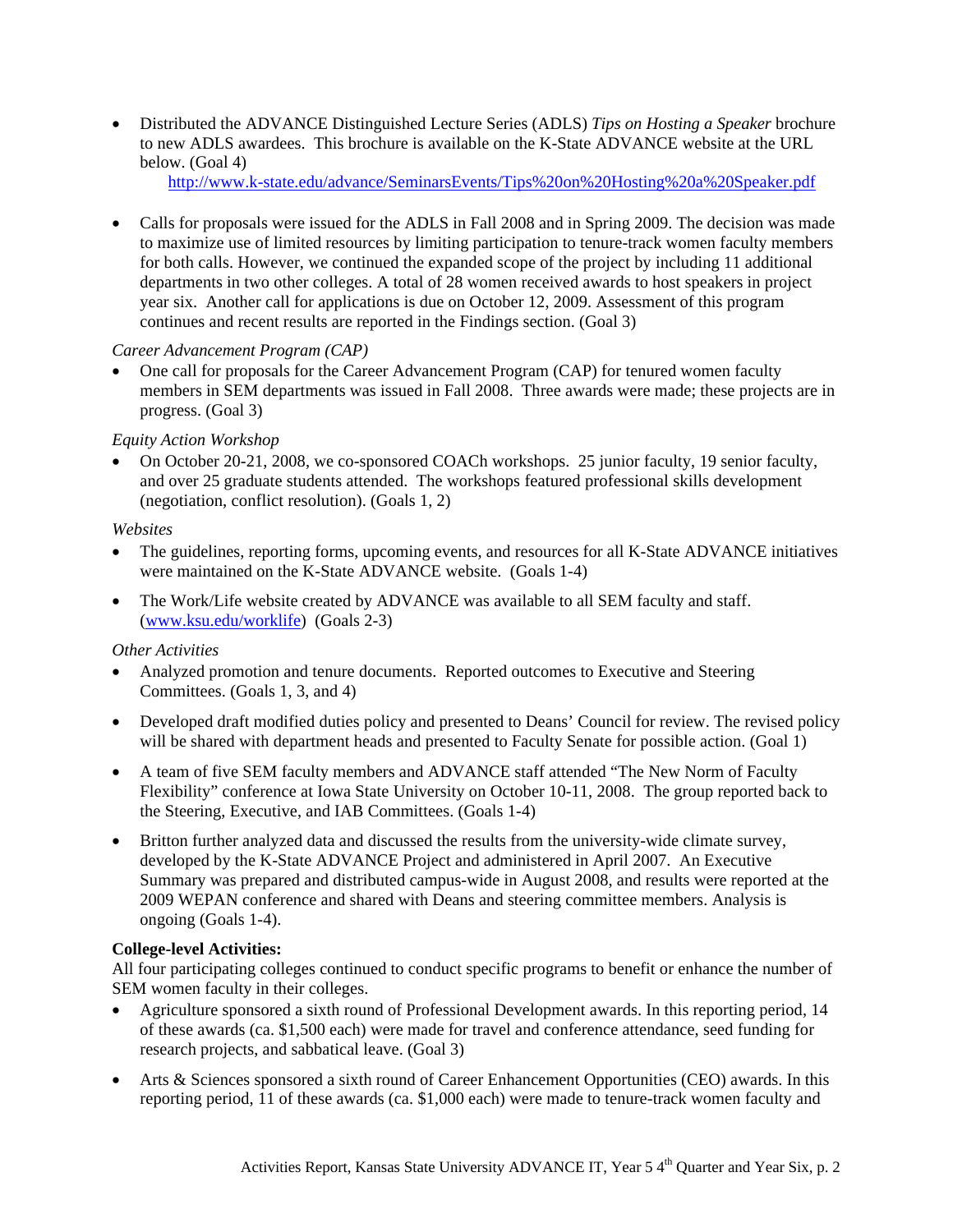11 awards (ca. \$1,000) were made to tenured women faculty for travel and conference attendance, seed funding for research projects, and research support. (Goal 3)

- Engineering conducted two programs; one focused on recruitment and the other on retention and professional advancement.
	- o Recruiting to Expand Applicant Pools (REAP) supports department heads and/or senior faculty on recruiting trips to sites likely to have large numbers of eligible women faculty candidates. No departments used REAP funding during this reporting period. (Goal 2)
	- o The Research Enhancement Visits (REV) program provided travel funds to tenure-track and tenured women faculty members to allow them to visit national laboratories or travel to collaborate with colleagues elsewhere. In this reporting period, 11 awards were made to 7 faculty members. (Goal 3)
- Veterinary Medicine used its funding to continue to support the group mentoring program, Parallel Paths. 24 individuals are participating in year six. Each group is composed of tenure-track and tenured men and women faculty members. Each group met periodically over dinner and discussed issues pertaining to career advancement. (Goal 3)

#### **Department-level Activities:**

- Original partner departments submitted written reports of their Year Six activities to the Executive Committee. These are summarized below: (Goals 1-3)
	- o Chemical Engineering has hired two tenure-track women since August 2005. Both of these women have initiatied their academic careers by developing classes and establishing research laboratories. The focus of this department's Year Six activities on enhanced networking opportunities, improved ability to attract research staff and students, and, ultimately, an improved probability of career success. Specifically, ADVANCE project funds were used to:
		- Support the design and publication of a departmental newsletter which included articles devoted to each of the junior faculty members and which was distributed to all U.S. Chemical Engineering departments and to departmental alumni.
		- Support recruitment of highly qualified graduate students to our program. These graduate research students will be essential to the ultimate success of the junior faculty and attracting them to the program is a top priority.
		- Support the training of ChE faculty and staff in issues related to achieving gender equity in the faculty. A small fraction of the budget was made available to support travel for female faculty and their graduate students for professional networking, attendance at technical conferences, and visits to program managers.
	- o Diagnostic Medicine/Pathobiology (DMP) is hosting professional development seminar speakers and is providing financial support for women faculty members to attend national conferences in their research fields.
- Second round partner departments provided updates on their activities to the Executive Committee as well as written reports. A summary of each department's activities is included below.
	- o Agronomy has formalized a mentoring process, in which all new hires have mentoring committees. The Career MAPS initiative is being incorporated for use by faculty mentoring committees. The department has encouraged participation in the ADLS and other programs for which its faculty are eligible. The department is also actively recruiting women faculty and has recently hired a new woman faculty member. The department would like to involve graduate students in the ADVANCE Project, as they believe this will help encourage more women to consider academic positions. In their department, women are well-represented in the M.S. programs but not in the Ph.D. and faculty ranks. The department head has noted that the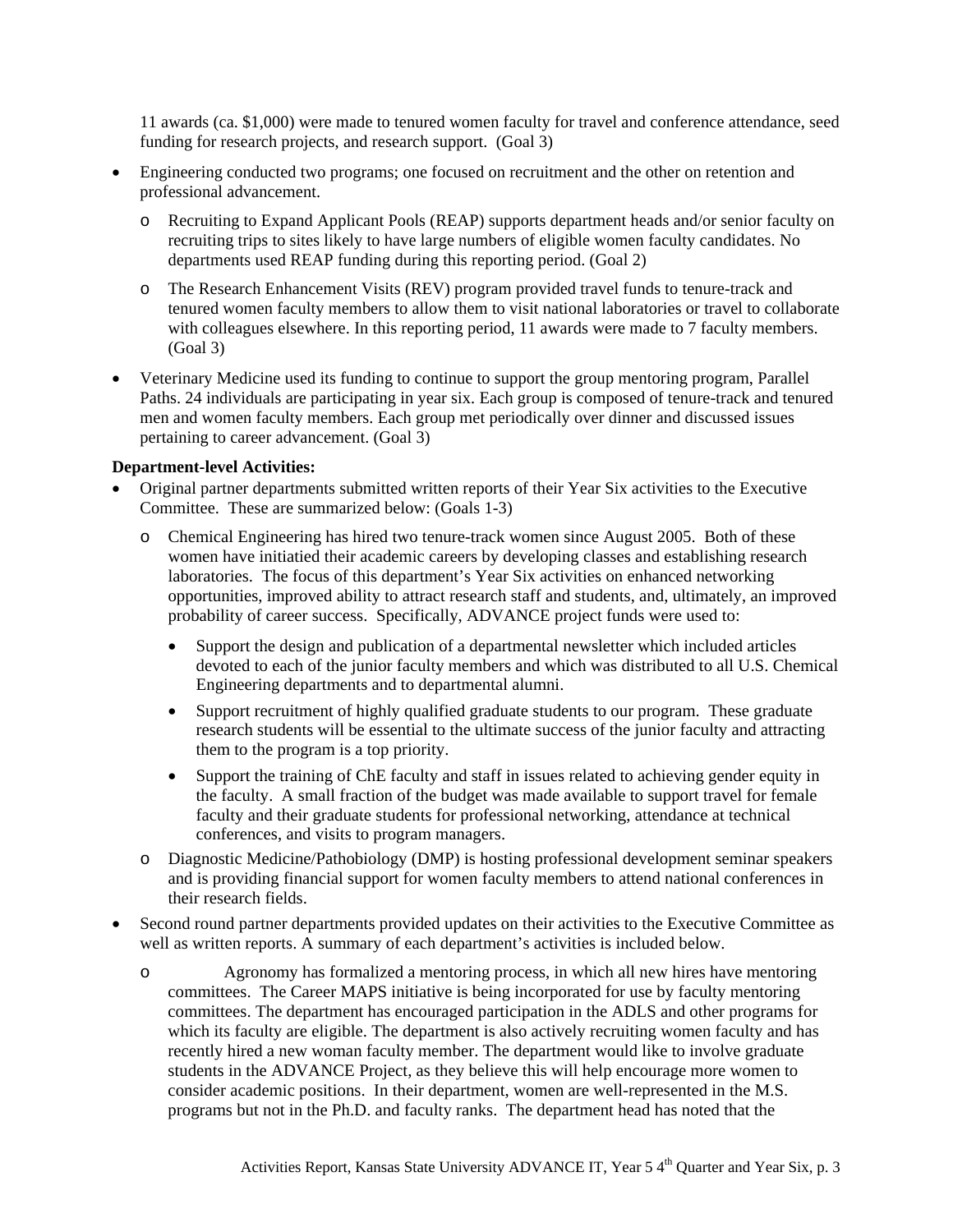ADVANCE Project has provided him with ideas on how he can support women faculty. The department is currently offering financial assistance to female faculty for research travel, student salary, and professional meeting support.

- o The Chemistry Department completed a review of its department promotion and tenure documents. The department and the K-State Women in Engineering and Science Program cosponsored a COACh workshop in Fall 2009. The workshop featured professional skills development for graduate students (negotiation, conflict resolution). In addition, the department co-sponsored an ADVANCE workshop with Physics in February 2008 on the K-State campus. The department head has said that the ADVANCE activities have allowed everyone to see the advantage of pursuing opportunities for women and minorities. ADLS has been the most beneficial, is the easiest for them to sustain, and it is easily extendable to tenure-track male colleagues.
- o Computing and Information Science (CIS) continued using Cynthia Burack's Gender Equity Website Evaluation Rubric to review and revise CIS documents for faculty recruiting advertisements, documents on the department website (http://www.cis.ksu.edu), and documents that govern promotion and tenure. Last year, one of the outside reviewers suggested that the CIS website should emphasize the team-oriented nature of computing to attract more women to the department. Updating the graphics and images on the department website to improve the "inclusive" team nature of software development is now an ongoing activity.

One faculty member attended the Leadership Excellence for Academic Diversity (LEAD) workshop on June 22-23, 2009 in Fayetteville, Arkansas.

- An Internal Advisory Board meeting was held on March 24, 2009, at which the team that attended the New Norm of Faculty Flexibility workshop provided a report on the conference, and the PIs provided information related to Modified Duties Policy, Mid Career Faculty, and an ADVANCE PAID grant award. (Goal 4)
	- o Round one IAB department activities were closed out during this reporting period.
	- o Round two IAB initiatives all were closed out, except for two, during this reporting period:
		- The Department of Clinical Sciences has implemented a professional development plan for Assistant Professors to facilitate their transition to successful careers in academic clinical veterinary medicine. The 2007 ADVANCE IAB department award continued to support a monthly seminar series to provide training not offered during clinical residency programs including didactic teaching, communication, leadership, and research skills, including orientation to university procedures. These programs are reported to improve retention and promotion rates in academic clinical departments of medicine. In addition, participants rate themselves significantly higher in self-confidence in all areas of professional academic skills after completion of the program, compared to non-participants. These programs have the greatest impact in retention of women and under-represented minority faculty.
		- The Department of Mathematics has implemented a seminar series featuring prominent women mathematicians and a speaker series introducing women postdoctoral fellows from other institutions to our campus. The postdoctoral speaker series provides the opportunity for women who will be seeking tenure-track positions in the near future to meet faculty members in our Mathematics department and be considered as new potential colleagues. One more seminar is being scheduled at this time.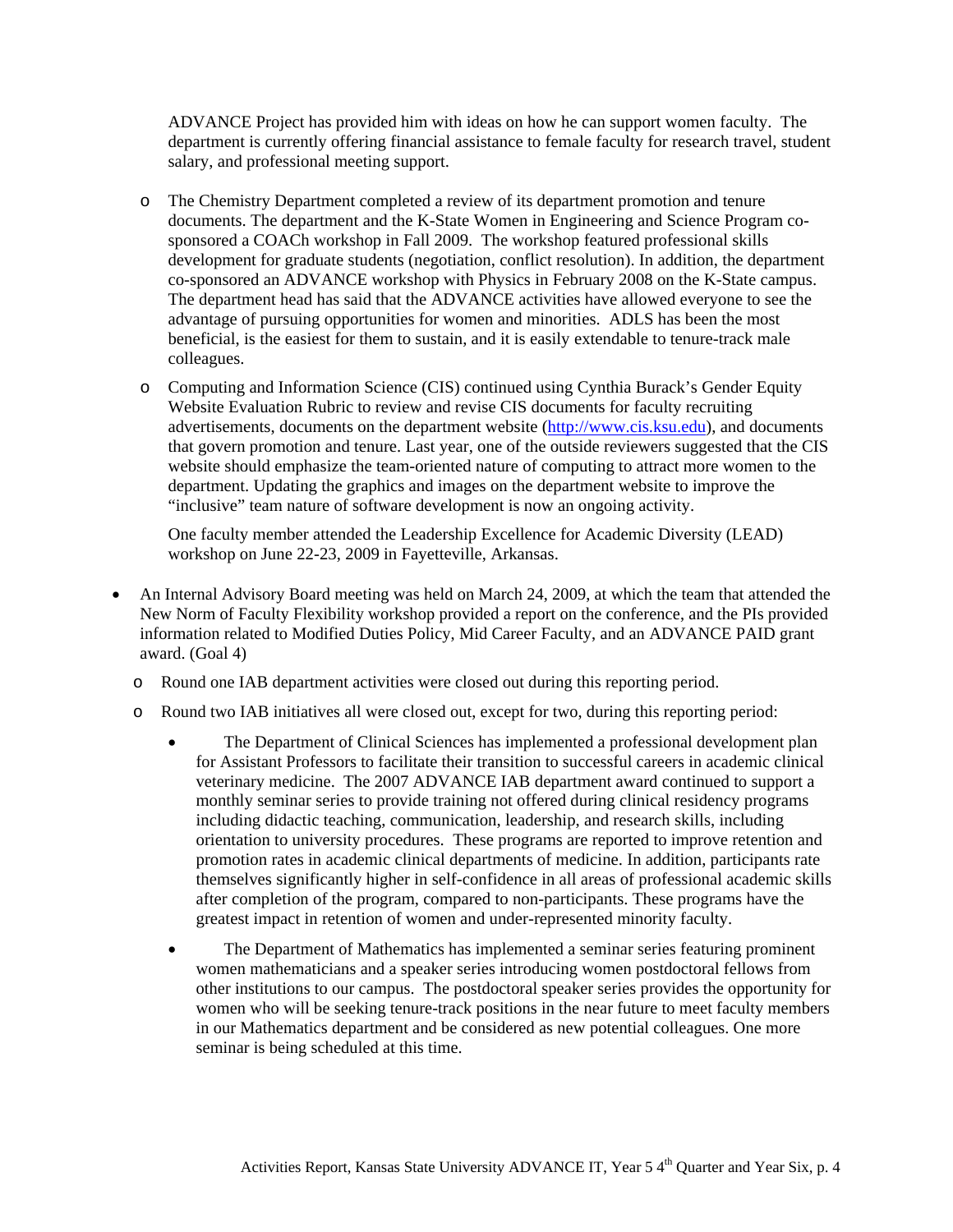## **Indicator Data:**

- x PIs Dyer and Montelone and Executive Director Britton met periodically with staff members from the K-State Office of Planning and Analysis to discuss data collection for the majority of the 12 NSF Indicators for year five of the grant period. (Goals 1-3 and the NSF Indicator data collection process)
- Project Coordinator Wood compiled information from departments on start-up packages, administrative positions, endowed/named chairs, and promotion and tenure committees (NSF Indicator). (Goals 1-3 and the NSF Indicator data collection process)
- Evaluators from the Office of Educational Innovation and Evaluation compiled reports for some project initiatives as well as the NSF Indicator report. (Assessment and the NSF Indicator data collection process)

#### **Assessment:**

x PIs Dyer and Montelone, Executive Director Britton, and Project Coordinator Wood met with staff members of the Office of Educational Innovation and Evaluation (OEIE) periodically to discuss evaluation methods and procedures. (Assessment)

Assessment activities performed by OEIE in Year 6:

- o Completed Year 6 Indicator Data report
- o Conducted analyses of data from the *2007 Kansas State University Community and Climate Survey* and reported results
- o Completed Year 6 Space Allocation Report

#### **Dissemination Activities:**

- Each ADVANCE Distinguished Lecture Series presentation was announced to all SEM faculty members through an electronic ADVANCE informational listserv. (Goal 4)
- Dr. Britton met with all new SEM department heads and shared information on the ADVANCE initiatives available to each department. (Goal 1-4)
- Britton, Dyer, Montelone, and three additional co-authors presented a paper at the June 2009 Women in Engineering Proactive Network conference in Austin, TX. (Goal 4)
- Britton presented an invited paper based in part on the tenure document analysis at a conference on gender in the academy, Goettingen, Germany. (Goal 4)

#### **Institutionalization:**

The K-State ADVANCE Project has continued to expand its efforts to the other SEM departments at K-State beyond the original six partner departments. These efforts include 1) the addition of eleven new departments in two other colleges to the ADLS program and 2) sharing information about ADVANCE programs with non-SEM departments via new department head training in the 2008-2009 academic year. The success of the various ADVANCE initiatives has led to the commitment by each of the four SEM deans to continue either the college-level programs or some aspect of the project-level initiatives. Untenured women from these programs have begun to participate in ADVANCE initiatives, such as ADLS and the CEO program.

The Provost has met with the ADVANCE PI to discuss base funding for ADVANCE initiatives following the end of the grant period. A final year of no-cost extension has been requested for 2009-2010, and a budget proposal developed for sustaining ADVANCE initiatives beyond the life of the agreement.

Dyer, Montelone, and Britton participated in a series of conversations with ADVANCE programs at New Mexico State and Utah State to develop a proposal for the ADVANCE PAID solicitation. This proposal was funded, and work on the project is ongoing. Montelone and Britton are co-PI's in addition to PI's at Utah State University and New Mexico State University.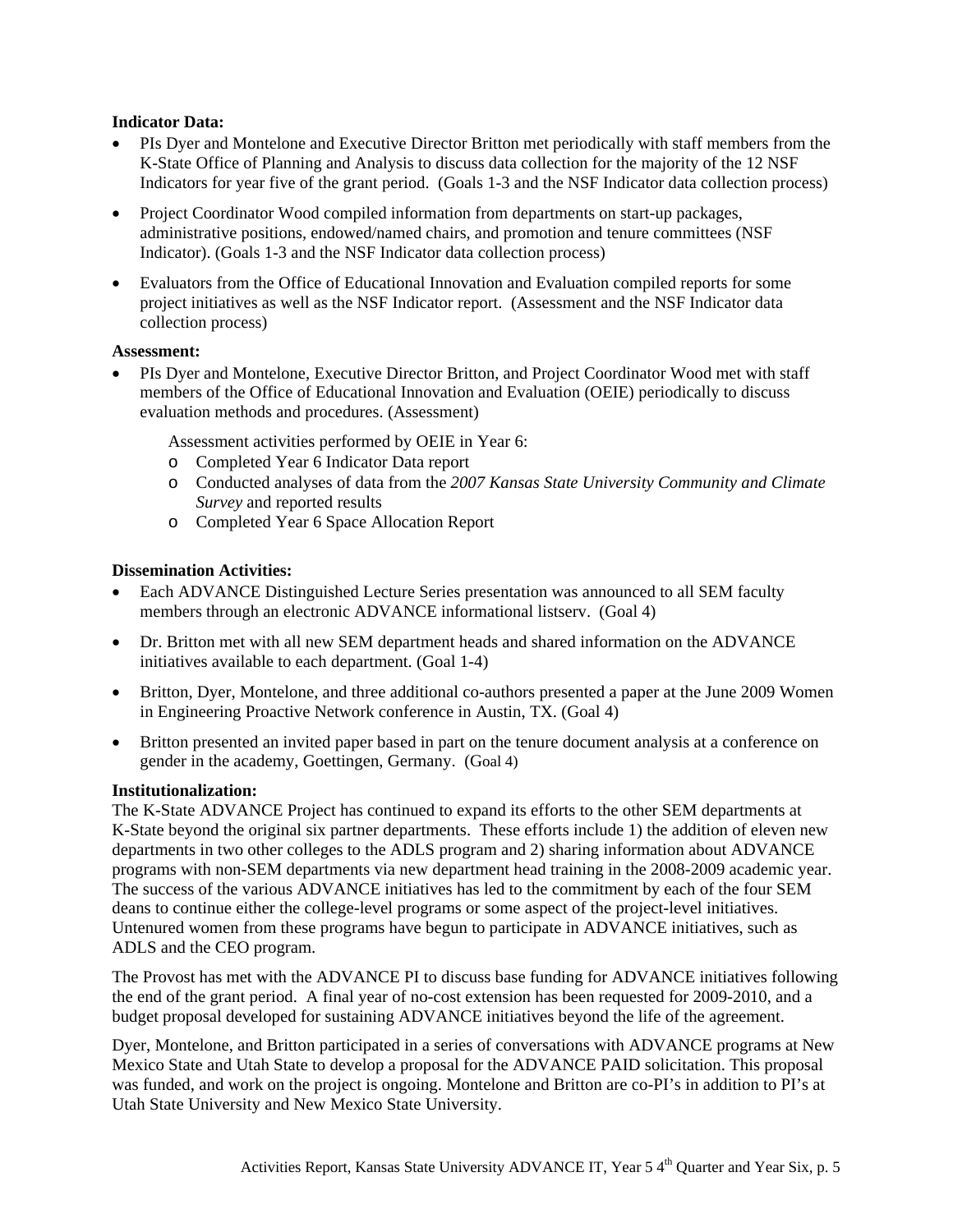# **Kansas State University ADVANCE Institutional Transformation Project**  Year Five 4<sup>th</sup> Quarter and Year Six Findings Report

We report here the findings available to date from our project activities. The activities on which we are reporting may have taken place in the current or previous reporting years; however, the findings were obtained during the current reporting period. We include information on recruiting success of women faculty and administrators, outcomes of the ADVANCE Distinguished Lecture Series, information from our Climate Survey, a report on analysis of tenure-promotion documents, and outcomes of the four College programs.

## **Recruitment of SEM Women into Faculty and Administrative Ranks**

Our ADVANCE program has illuminated many of the issues facing women faculty in SEM disciplines, and in response, a number of our deans and department heads have become very strong advocates for increasing the representation of women and have provided exceptional leadership in the recruitment, retention, and advancement of women within their units.

We are pleased to report in Project Year Six the following successes in recruiting, promoting, and advancing SEM women:

- One woman faculty member hired into a tenure-track position in an SEM department in the last year. Overall, hiring was significantly down across campus due to the economy.
- One woman tenured and promoted to associate professor in an SEM department.
- Two women were promoted to full professor in SEM departments that have never had woman full professors prior to this time.
- One woman selected for an endowed professorship, the Peine Professorship in Biosecurity.
- Our ADVANCE PI, Dr. Ruth Dyer, was selected to be Interim Provost effective July 1, 2009.

Both of the women who were tenured and/or promoted have participated in K-State ADVANCE initiatives, including the ADVANCE Distinguished Lecture Series, the Career Advancement Program, and Career Enhancement Opportunities.

Since the beginning of the K-State ADVANCE program the percentage of women in full-time tenure line faculty positions has increased from 13.3% in Fall 2003 to 16.4% in Fall 2008. The percentage of women SEM faculty members who are full professors has increased from 4.7% in Fall 2003 to 6.9% in Fall 2008. The number of women SEM faculty members who were in administrative positions as of Fall 2008 is 11.

We have included a flux chart retrospective to our benchmark year of 1997 which tracks the movement of women faculty into and out of our 27 SEM departments. We think it highlights our recent successes at both recruiting and retaining women in SEM departments. This chart is shown at the top of the next page.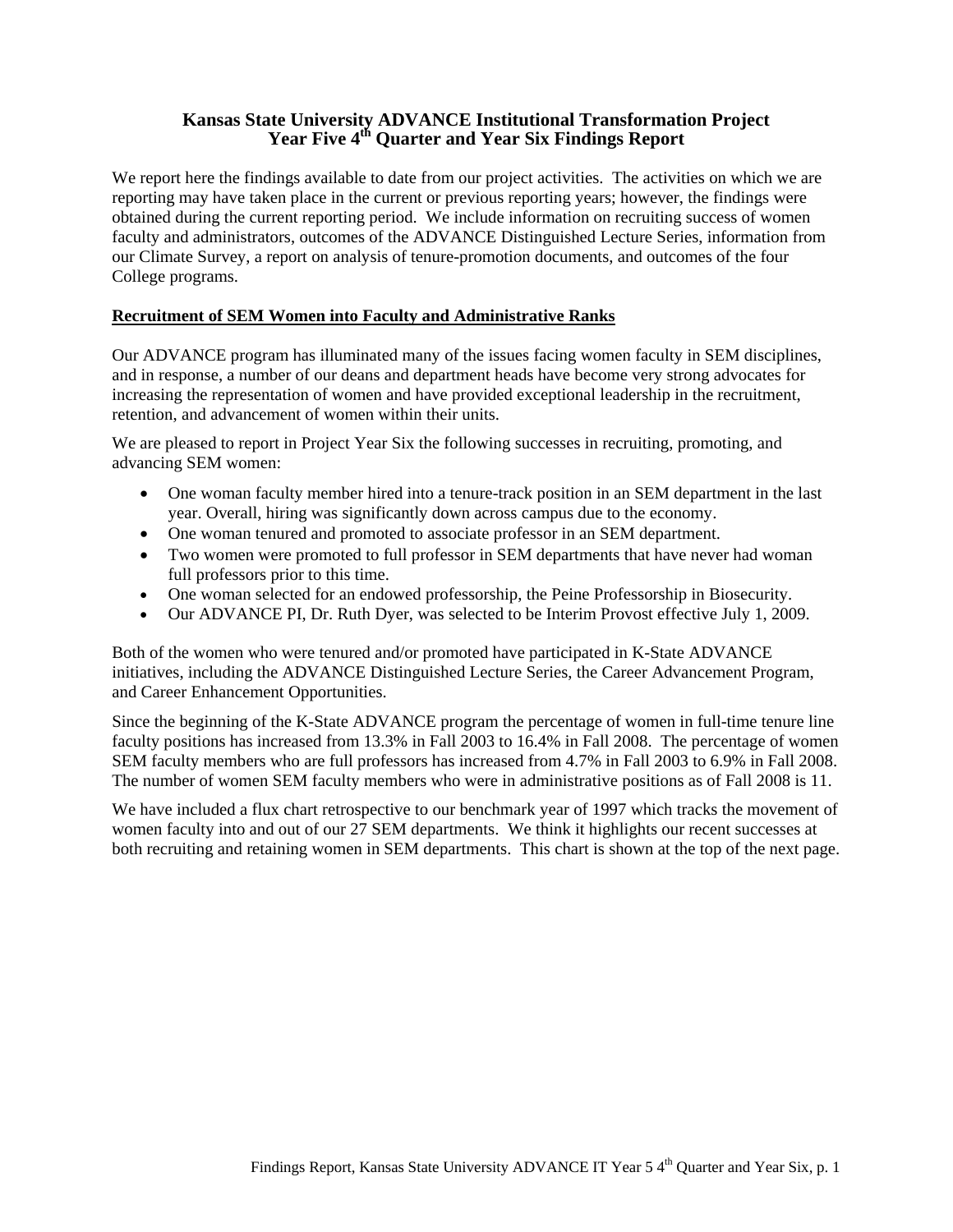

# **Full-Time Tenure-Line Women SEM Faculty 1997-2008**

# **Project-level Activities**

# *ADVANCE Distinguished Lecture Series*

We have received a total of 126 applications to date to host speakers, all of which have been approved. In the first year of the program, there were 23 eligible women faculty members in 15 of the 27 SEM departments. Fourteen women (61%) from ten departments submitted applications.

In the second year of the program, there were 24 eligible women faculty in 12 SEM departments, of whom **13** (54%) submitted applications. These applicants represented **10** SEM departments.

In the third year of the program, there were 35 eligible women faculty members in 19 SEM departments, of whom **15** (43%) have submitted applications. These applicants represented **11** SEM departments. Of the year three awardees, nine were women hired into tenure-track positions and thus eligible for the first time; there were twelve such women eligible.

In the fourth year of the program, there were 38 eligible tenure-track women faculty members in 21 SEM departments, of whom **25** (66%) submitted applications. These applicants represented **19** departments. Ten of these faculty members were in their first year at K-State. The number of participating women and the departments they represent are substantially higher in year four than in previous years.

In the fifth year of the program, during the first call for proposals, there were 38 eligible tenure-track women faculty members in 22 SEM departments, of whom **19** submitted applications. These applicants represented 15 departments. In the second call for proposals, we expanded the number of departments in which eligible women included four social science departments from Arts & Sciences, four departments in Human Ecology, and three departments in Technology  $\&$  Aviation. This increased the number of eligible women by 19. Six submitted applications from six of the 31 departments with eligible women.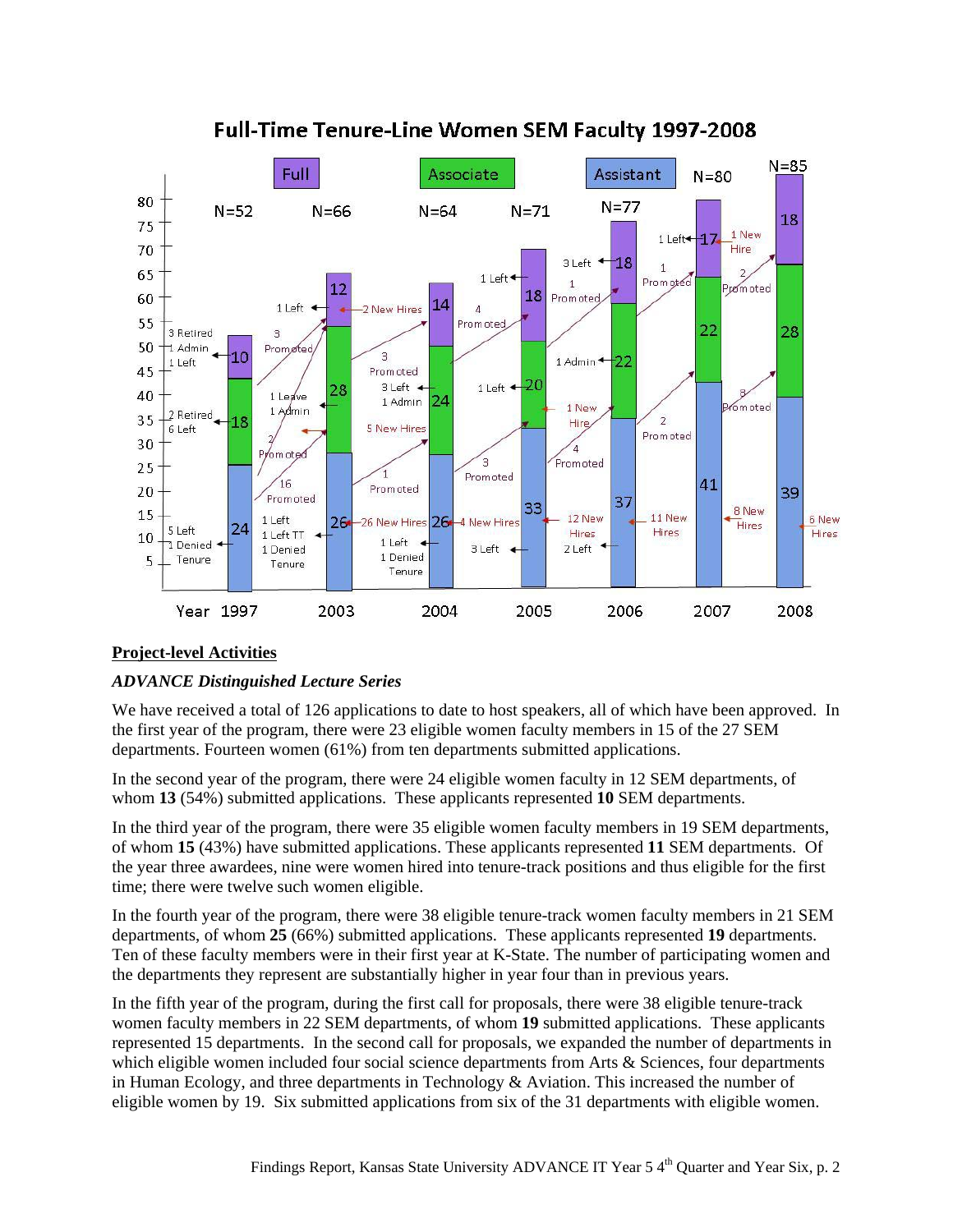In the sixth year of the program, there were 63 eligible tenure-track women faculty members in 30 SEM departments, of whom **28** (44%) submintted applications. These applicants represented 21 eligible departments.

We are pleased to see the trends of consistent levels of participation, involvement of faculty members from departments that had not previously had eligible women, and high engagement of newly hired faculty members, which suggests that these new hires are being encouraged to participate in this program by their department heads, associate deans, deans and female colleagues, some of whom are previous awardees of this program.

In January 2009, we hosted our fourth annual luncheon and panel presentation for all women faculty eligible for this program. We invited department heads and deans to attend with their eligible faculty members. Five of our previous awardees participated as panel members and shared their experiences with hosting speakers as part of this program. They addressed many of the details involved in arranging the visits and provided advice about choosing a speaker, issuing the invitation, making arrangements for the visit, developing the itinerary, scheduling activities during the visit, and interactions after the visit. Panelists were extremely positive when discussing their experiences hosting an ADLS speaker and were appreciative of the opportunity the ADVANCE grant had provided to them to host a speaker. Panelists shared what they had learned from the speakers, the benefits from the speaker's visit, and the collaboration that has occurred between themselves and the speakers since the visit. Finally, panelists reported on a few challenges that they encountered as they planned the visit and hosted the speaker. A question and answer period followed the panelists' comments.

We have prepared a brochure containing advice from previous ADLS hosts on all aspects of inviting and hosting a speaker in the ADLS series. This document is available on our project website and is provided to all new tenure-track SEM women faculty members.

## *Space Allocation Study*

A space allocation study was conducted in Year 2. In year 6, OEIE replicated this study, again gathering data on the allocation of space to faculty across the 27 SEM departments. Data were gathered on the workspaces of 611 faculty members. There were no significant differences in the space allocated to women and men faculty members at any rank or within any college. Further details are available in the attached "Kansas State University ADVANCE Institutional Transformation Project Space Allocation Study", which is included with the NSF Indicator document.

# *Climate Survey Findings*

In the spring of 2007, all K-State faculty with valid email addresses  $(N = 1261)$ , including faculty at K-State Libraries and the Salina Campus, received an email from Provost Duane Nellis requesting their participation in an upcoming survey regarding faculty's perceptions of the overall climate of the campus community. The survey itself was open for two weeks, with several reminders to complete the questionnaire sent to faculty who had not yet responded. A total of 612 K-State faculty responded to the K-State Community and Climate Survey for a 48.5% response rate. Of the 612 respondents, 573 completed the entire survey (i.e., 93.6% completion rate).

Detailed analysis of these results is ongoing. The first set of analyses was reported at the 2009 WEPAN meetings in Austin, Texas. These analyses focused on exploring the differences, if any, between SEM and non SEM faculty in terms of job satisfaction and satisfaction with career progression. At the bivariate level, there were no mean differences between SEM and non SEM faculty in levels of satisfaction, or across a variety of attitudinal control variables. These included: satisfaction with financial aspects of the hiring process, satisfaction with qualitative aspects of the hiring process, a sense that one is a valued and respected member of one's department, reporting that work spills over into family, reporting that family spills over into work, perceiving that one's department supports efforts to balance work and family, and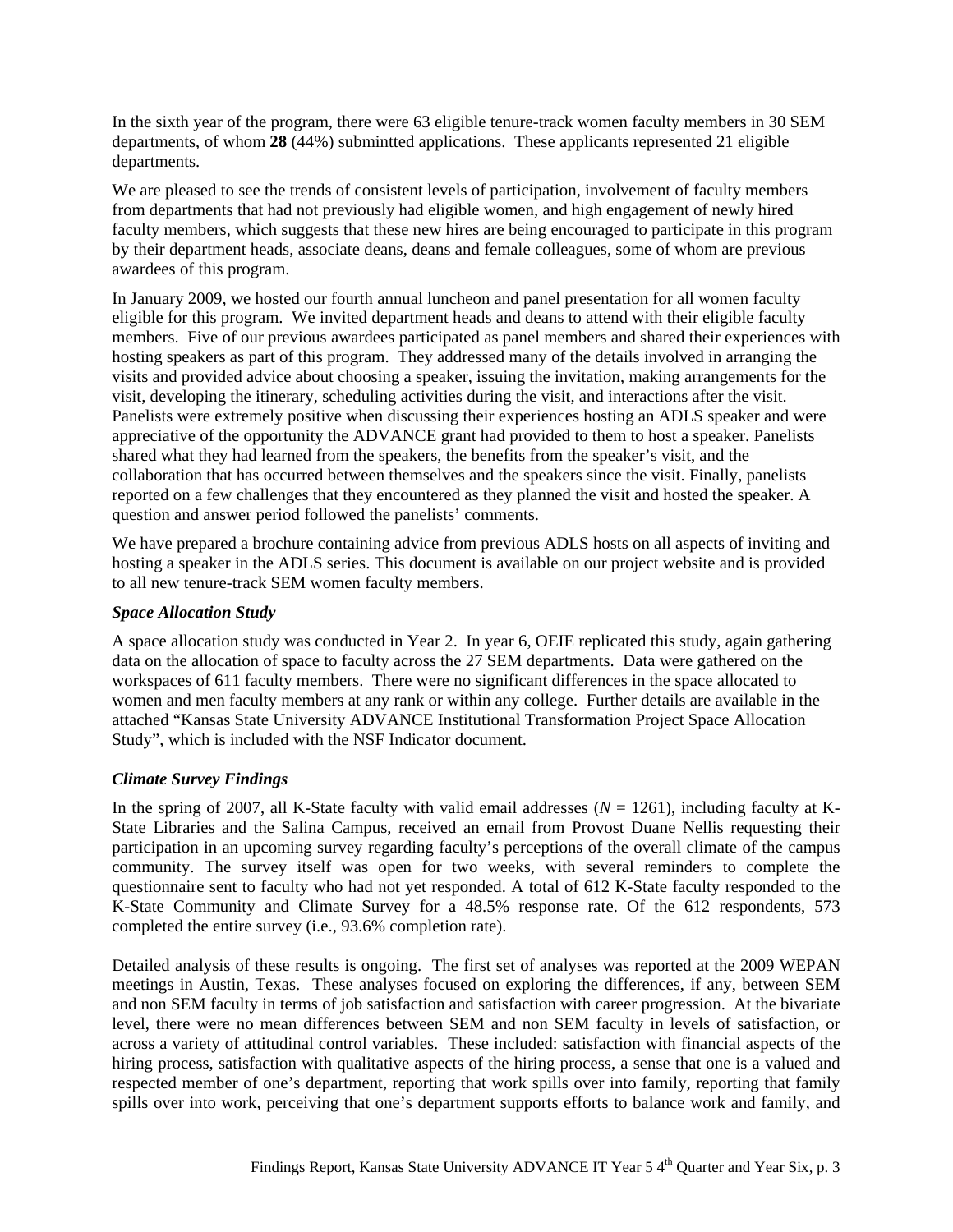witnessing discrimination on the basis of sex, race, or ethnicity. Results of this bivariate analysis appear in the chart below.



For multivariate analyses, job and career satisfaction were initially regressed on race/sex group, position as a department head, tenure status in separate models for SEM and non SEM faculty. This allowed us to explore whether differences exist between groups of faculty (e.g., white men versus white women) and whether these effects differ significantly for SEM versus non SEM faculty. Though the pattern of results was somewhat mixed, in general these analyses demonstrated that non-white men and white women in SEM departments are less satisfied with their work than their peers in non SEM departments (there are too few non-white women in the sample to allow us to draw conclusions about this group). We then added the full set of attitudinal variables above, plus measures of equity for teaching, research, and advising loads. These initial differences between faculty either decreased (in the case of non-white men in SEM departments) or disappeared entirely (in the case of white women in SEM departments). The most important variable, by far, in producing satisfaction is a sense that one is valued and respected in one's department. This is the case for SEM as well as non-SEM faculty. The changes across these two sets of models in the size and significance of race and sex effects strongly suggest that changes in department and institutional climate can increase satisfaction for all faculty. But they may be particularly important in improving the satisfaction of underrepresented groups in SEM disciplines. We presented these analyses at the 2009 WEPAN meetings and have shared them with the college deans. They will also be posted on the ADVANCE website.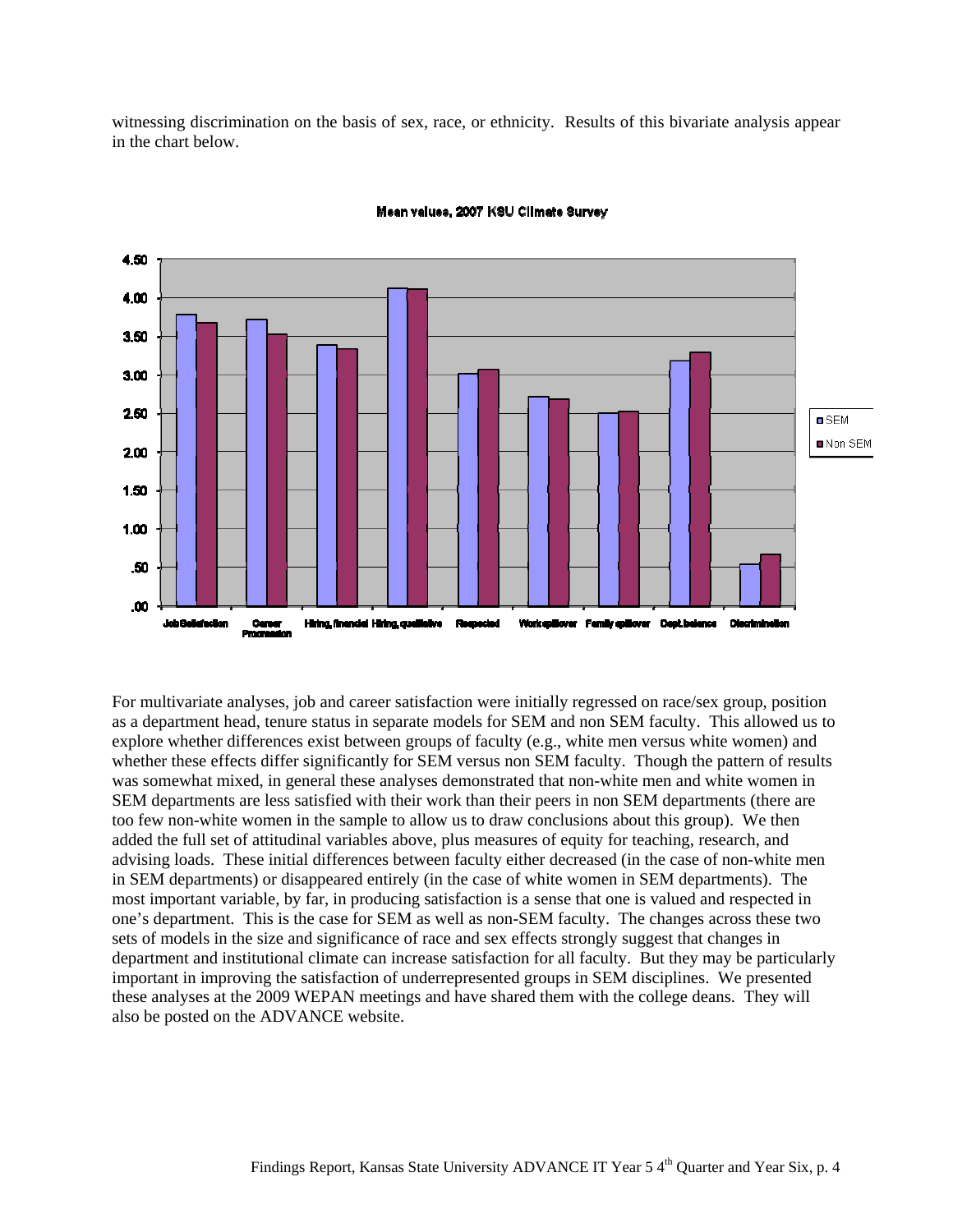#### *Tenure and promotion document analysis*

Britton, ADVANCE executive director, completed an analysis of a sample of promotion and tenure documents from SEM departments. For the purposes of this analysis, she examined twelve total tenure and promotion documents. These were collected from six departments in the SEM disciplines, and consisted of a baseline and a revised document from each. The documents have been coded by letter and the documents identified as baseline or revised. The data file is composed of 115 pages (excluding appendices held on department websites) and 42,607 words. The analysis was inductive and thematic – she read each document several times and coded sections for emergent themes.

Three general findings emerged from this analysis.

1) One of the most common patterns in the documents is omission and obfuscation. Either there are no statements at all about what is required to achieve promotion, and sometimes tenure, or there are statements that have been made deliberately unclear. For example:

For promotion to full professor:

Distinguished reputation in [discipline], such that he or she would be invited to join our faculty at the rank of Full Professor. (Department E, baseline).

There is no simple list of accomplishments that guarantee that a faculty member will obtain tenure. Instead, tenure is recommended based on the assessment of the tenured faculty that a candidate has made outstanding contributions in appropriate academic endeavors commensurate with current faculty. By granting tenure only to such individuals, the continued excellence of the University is ensured (Department A, revised).

2) There is very little detail about the expectations for either associate or (especially) full professors. For example:

> Promotion to Professor is based on attainment of sustained excellence in the assigned responsibilities of the faculty member and recognition of excellence by all appropriate constituencies (Department A, revised).

With regard to tenure and promotion to associate professor, the candidate will have achieved independence in scholarly pursuits and developed a scholarly program in research and/or instruction which has gained a degree of professional recognition, and shows high promise of sustained contributions. Expectations for promotion from associate professor to professor are considerably higher, including leadership in scholarly research and/or instructional activities, and strong professional recognition at the national and international levels (Department B, revised).

3) There is considerable use of subjective language to specify requirements in the teaching and research sections of these documents These are usually emotion-linked terms, like "enthusiasm," "caring," and "cooperation." Descriptions of research responsibilities are generally free of this language. But descriptions of teaching and service are not. For example:

> Is your teaching done enthusiastically? Do the students catch the excitement in [discipline] from your contacts with them?

Do your students know that you care about their learning?

Do your graduate students perform enthusiastically? (Department E, baseline).

Profession-based service and recognition: Leadership, collegiality, cooperation, initiative and enthusiasm - Chairing committees; providing help when asked; participating as a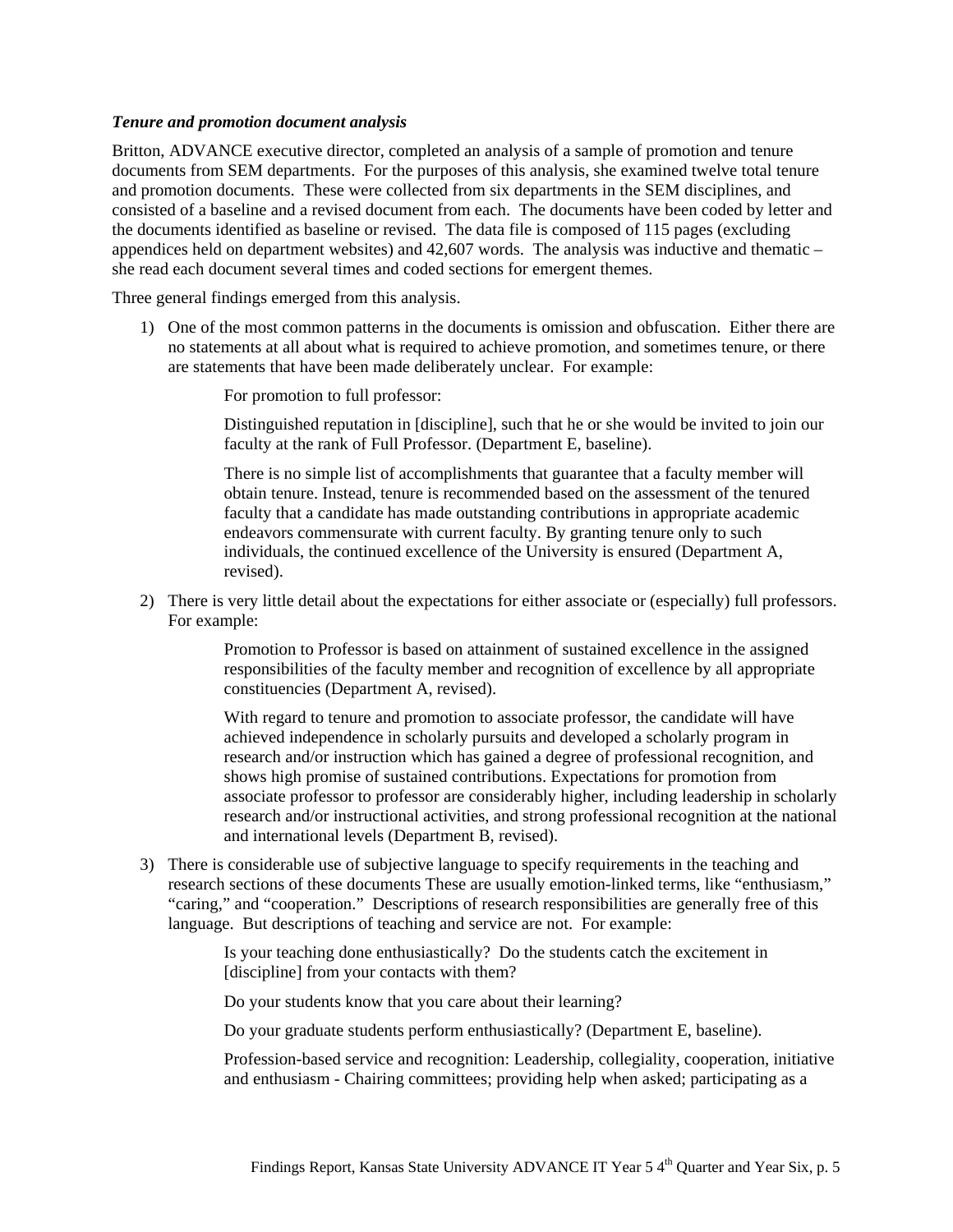team player to benefit the department; participation in departmental seminars, faculty meetings, field days, and other departmental activities. (Department A, revised).

A number of implications and recommendations flow from this analysis.

First, the documents themselves should be revised to be more transparent, to specify the requirements for positive evaluations, for tenure, and for promotion. Reviews should be periodic, and criteria should be clear. Subjective language and free floating expectations (e.g., "providing help when asked") should be minimized as much as possible.

Failing this (or perhaps in addition to this), there are other solutions that might be considered – both from the side of the evaluated and the evaluators. If access to informal information networks is part of the problem, then junior faculty need mentors who can help them access the informal criteria that translate into tenure and promotion. This means that the mentors themselves must be well integrated into these networks.

From the side of evaluators, training is essential. Many ADVANCE schools have instituted compulsory training for hiring and evaluation committees, and there are very good materials already available that deal with bias at each of these levels.

Training and mentorship, by themselves, do not address the issue of recourse however. Without clear policy language, those who are denied tenure or promotion currently have no way to defend themselves against these decisions. Nor does the university have firm criteria to support its own decisions. Without fundamental changes in the university's culture – as evidenced here by the key documents governing faculty advancement – it is likely that barriers will remain to the full participation of women in the university community.

A review of the literature suggests that KSU's documents are not unlike those at many institutions – expectations for promotion to full professor in particular are generally not well specified. These results have been shared with college deans, department heads, and members of the steering committee. A project to develop "best practices" for tenure documents is ongoing.

## **College-level Activities**

#### *College of Agriculture*

The Professional Development Program (PDP) offers small competitive awards to tenured and tenure-track women faculty members to enhance their scholarly and instructional activities.

This program has had the following outcomes:

- 14 women (3 Full Professors, 2 Associate Professors, and 9 Assistant Professors) from five departments participated in the most recent year of the project.
- 76 total awards to 25 women have been made over the course of the project.
- Awards have supported domestic and international conference attendance, workshop participation, sabbatical leave, seed money for research, and visits to other universities.
- Participants reported benefits such as making new contacts in a research area, developing grant proposals with new colleagues; enhancing an existing research area; learning about educational innovations at other universities; and implementing new leadership skills.

## *College of Arts & Sciences*

The Career Enhancement Opportunities (CEO) initiative provides competitive funding for tenuretrack women faculty members to enhance their scholarly activities.

The CEO initiative has had the following outcomes:

- 22 women from 12 departments participated in the most recent year of the project. Tenuretrack and tenured professors in the natural and social sciences are eligible.
- 89 total awards to 40 different women have been made over the course of the project.